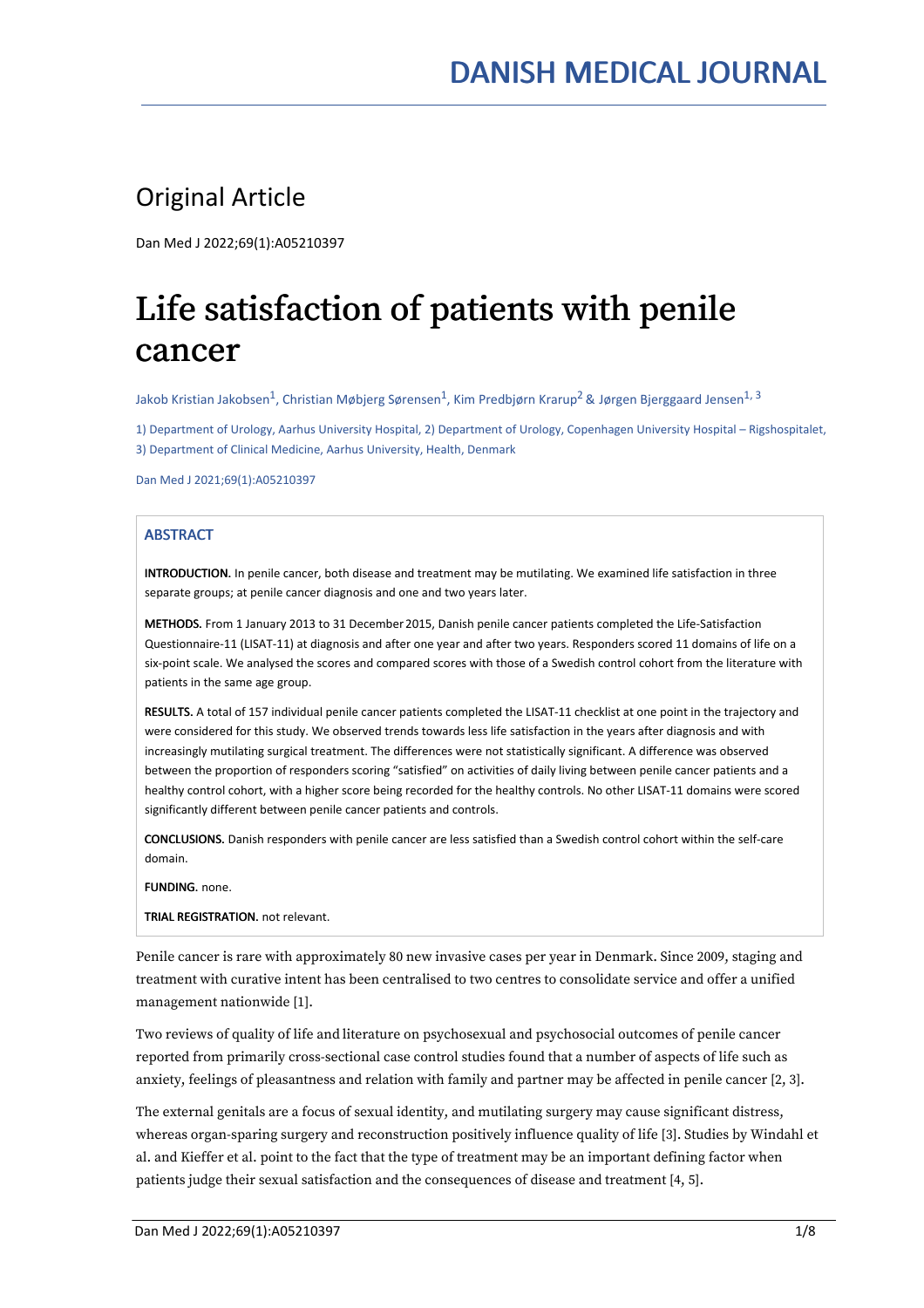However, few studies have focused on life satisfaction at different time points in the clinical trajectory. This type of data may be useful in the planning of cancer rehabilitation and may potentially guide the focus and themes of clinical follow-up.

In the present study, we evaluated life satisfaction in a cross-sectional study design with three different groups responding at three different points in time; at diagnosis, after one year and after two years. We evaluated life satisfaction related to type of treatment, and we compared the life satisfaction of Danish penile cancer responders to that of two groups of healthy Scandinavians from the literature. To our knowledge, this study is the first to focus on life satisfaction in penile cancer at different time points in the clinical trajectory.

# **METHODS**

The present study forms part of a larger questionnaire survey conducted among Danish penile cancer patients from 1 January 2013 to 31 December 2015 in connection with inpatient treatment and outpatient follow-up. Questionnaires were handed out, introduced and collected at the only two Danish urology departments treating penile cancer with curative intent; the Department of Urology, Aarhus University Hospital and the Department of Urology, Rigshospitalet, Copenhagen University Hospital. Patients were divided into three separate cohorts in relation to time of response. To analyse independent data between groups, only the latest response of patients responding more than once was considered.

# Life satisfaction measurement

Life satisfaction was measured with the validated Life-Satisfaction Questionnaire-11 (LISAT-11). The current Danish version of the LISAT-11 was face validated on six patients. The LISAT-11 was completed by penile cancer patients at diagnosis, one year after diagnosis and two years (or more) after diagnosis. The LISAT-11 checklist covers 11 specific domains, see Table S1; [https://ugeskriftet.dk/files/a05210379\\_-\\_supplementary.pdf](https://ugeskriftet.dk/files/a05210379_-_supplementary.pdf) The responder scores the domains on a six-point scale; from 1 = "very dissatisfying" to 6 = "very satisfying". For the analyses, the scores were dichotomized per domain into two outcome groups, scores 1-4 "not satisfied" and scores 5-6 "satisfied".

# Comparison

LISAT-11 scores were compared between groups of penile cancer patients according to time of completion of the questionnaire and according to the type of treatment received. Responders at diagnosis, after one year and after two years constituted Groups 1, 2 and 3, respectively. To compare the LISAT-11 scores to the scores of healthy Scandinavians, we chose a cohort from a recent Swedish study by Abzhandadze et al. [6] who had recruited patients from the same age group as the penile cancer responders. We extracted data for healthy controls from the published tables.

# **Statistics**

Differences between groups in the demographic data were estimated by ANOVA and Kruskall tests, as appropriate. A p-value of 0.05 or less was considered statistically significant. For statistical analysis, we used Stata Statistical Software: Release 13, TX: Statacorp.

To minimise the effect of multiple testing with regard to LISAT-11 responses, we used a descriptive method for comparison by looking for overlap of the separate confidence intervals for the separate groups. Non-overlapping 95% confidence intervals (CI) indicated significant differences between groups.

# Ethics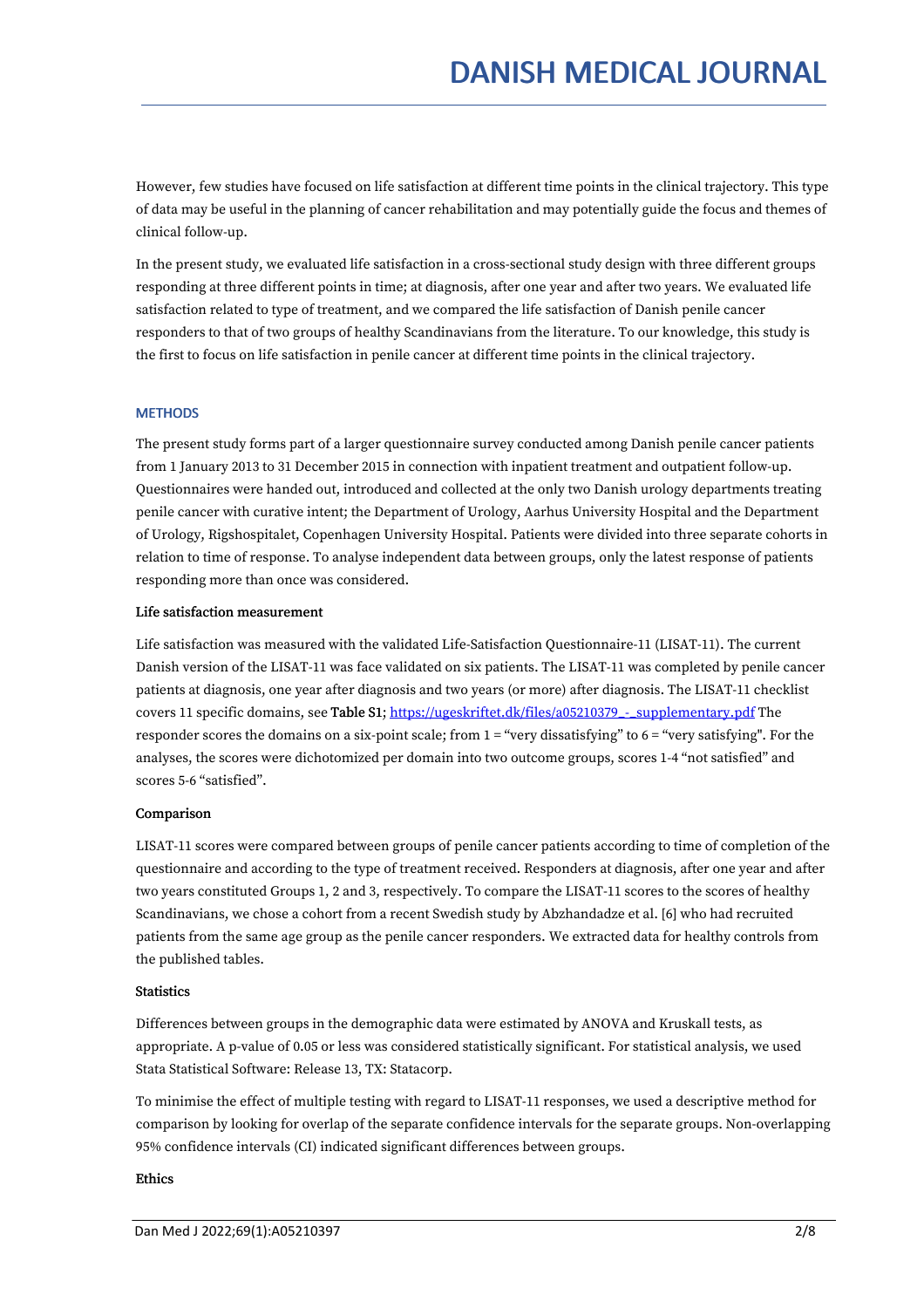All patients consented to participating and the study was conducted in accordance with Danish law and provisions from the regional authorities. Permission was granted by the Danish Data Protection Agency, file number 1-16-02-95-13.

Trial registration: not relevant.

# RESULTS

A total of 157 individual penile cancer patients completed the LISAT-11 checklist at one point in the trajectory and were considered for this study. We found no differences in LISAT-11 scores between penile cancer patient Groups 1, 2 and 3 with regards to age, marital status, level of education, source of income, Eastern Cooperative Oncology Group Performance Status and type of treatment (Table 1).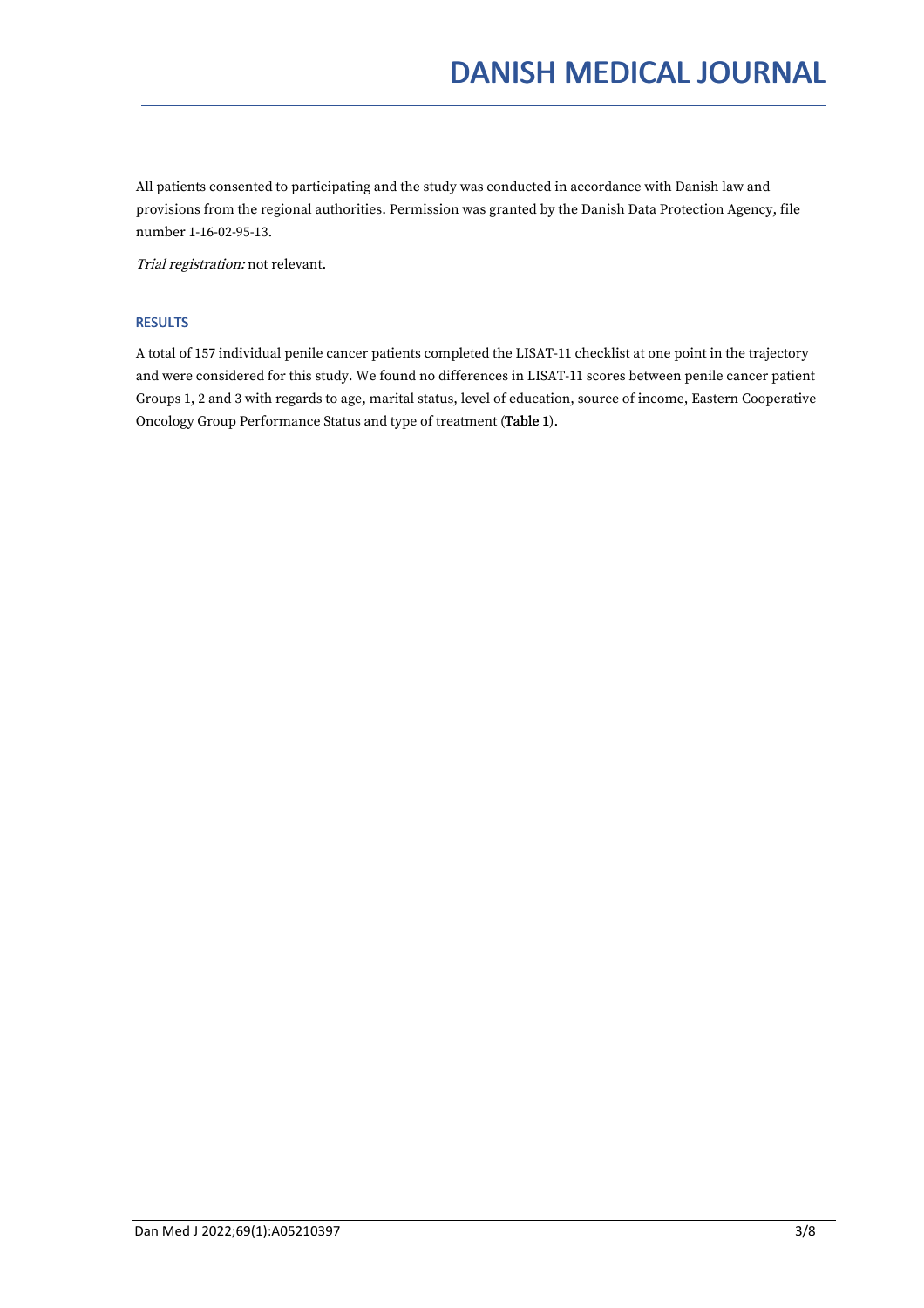TABLE 1 Demographic and clinical data for three groups of Danish penile cancer patients completing the Life-Satisfaction Questionnaire (LISAT)-11 at diagnosis (Group 1) and after one year (Group 2) and after two years or more (Group 3).

|                                                           | Group 1<br>$(N_1 = 51)$ | Group <sub>2</sub><br>$(N_2 = 69)$ | Group 3<br>$(N_3 = 37)$ |  |  |  |
|-----------------------------------------------------------|-------------------------|------------------------------------|-------------------------|--|--|--|
| Age, yrs, mean (range)                                    | 70.3 (43.6-91.7)        | 67.4 (46.9-92.5)                   | 66.4 (41.2-87.2)        |  |  |  |
| Marital status, n (%)                                     |                         |                                    |                         |  |  |  |
| Married or cohabiting                                     | 38(74)                  | 50(73)                             | 24(65)                  |  |  |  |
| Living alone without a partner                            | 8(16)                   | 12(17)                             | 7(19)                   |  |  |  |
| Living alone, but has a partner                           | 4(8)                    | 4(6)                               | 4(11)                   |  |  |  |
| Widower                                                   | 1(2)                    | 3(4)                               | 2(5)                    |  |  |  |
| Educational level, n (%)                                  |                         |                                    |                         |  |  |  |
| Compulsory school only                                    | 29(57)                  | 44 (64)                            | 25(68)                  |  |  |  |
| Upper secondary school                                    | 8(16)                   | 16(23)                             | 7(19)                   |  |  |  |
| Higher education                                          | 14(27)                  | 9(13)                              | 5(13)                   |  |  |  |
| Source of income, n (%)                                   |                         |                                    |                         |  |  |  |
| Employed                                                  | 16(31)                  | 16(23)                             | 13(35)                  |  |  |  |
| Unemployed/looking for a job                              | $\mathbf 0$             | 2(3)                               | $\mathbf 0$             |  |  |  |
| Sickness pension/sickness benefit                         | 2(4)                    | 5(7)                               | 3(8)                    |  |  |  |
| Retired/pension benefit                                   | 33(65)                  | 46 (67)                            | 21(57)                  |  |  |  |
| Performance status <sup>a</sup> , n (%)                   |                         |                                    |                         |  |  |  |
| $\mathbf 0$                                               | 32(63)                  | 45 (65)                            | 25(68)                  |  |  |  |
| $\mathbf{1}$                                              | 16 (31)                 | 20(29)                             | 9(24)                   |  |  |  |
| $\overline{2}$                                            | 2(4)                    | 4(6)                               | 2(5)                    |  |  |  |
| 3                                                         | 1(2)                    | $\bf{0}$                           | $\mathbf 0$             |  |  |  |
| 4                                                         | $\mathbf 0$             | $\bf 0$                            | 1(3)                    |  |  |  |
| Type of treatment, n (%)                                  |                         |                                    |                         |  |  |  |
| Local resection and/or laser                              |                         | 35(51)                             | 18(49)                  |  |  |  |
| Partial penectomy                                         |                         | 20(29)                             | 14 (38)                 |  |  |  |
| Total penectomy                                           |                         | 14(20)                             | 5(13)                   |  |  |  |
| a) Eastern Cooperative Oncology Group Performance Status. |                         |                                    |                         |  |  |  |

# Comparison of life satisfaction between penile cancer patient groups

At the current group sizes, no differences in LISAT-11 scores were found between penile cancer patient Groups 1, 2 and 3 (Table 2).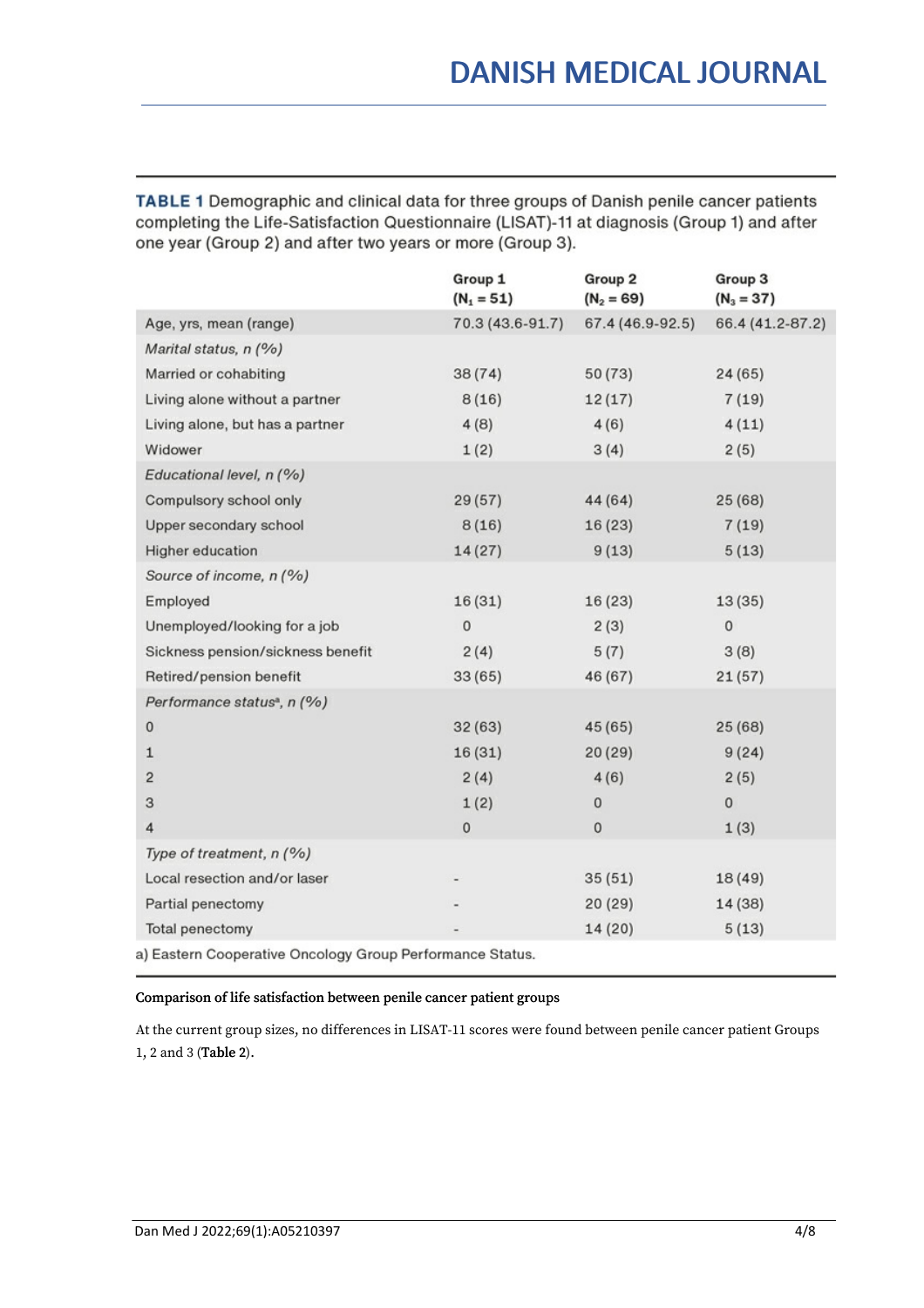TABLE 2 Satisfaction with life according to the Life-Satisfaction Questionnaire (LISAT)-11. Proportions of individuals with ratings  $5 =$  satisfying and  $6 =$  very satisfying and the 95% confidence intervals (CI) shown for three groups of Danish penile cancer patients completing the LISAT-11 at diagnosis (Group 1) and after one year (Group 2) and after two years or more (Group 3), and for the Swedish control cohort.

|                            | Proportion (95% CI)                            |                                                |                                                |                                                              |  |  |
|----------------------------|------------------------------------------------|------------------------------------------------|------------------------------------------------|--------------------------------------------------------------|--|--|
| <b>Satisfaction with</b>   | Group 1<br>Median age 70.3 yrs<br>$(N_1 = 51)$ | Group 2<br>Median age 69.0 yrs<br>$(N_2 = 69)$ | Group 3<br>Median age 68.3 yrs<br>$(N_3 = 37)$ | Swedish control cohort<br>Median age 65 yrs<br>$(N_s = 246)$ |  |  |
| Life as a whole            | $0.80(0.67-0.90)$                              | $0.70(0.57-0.80)$                              | $0.65(0.47-0.80)$                              | $0.80(0.75-0.85)$                                            |  |  |
| Work situation             | $0.71(0.56-0.83)$                              | $0.59(0.47-0.71)$                              | $0.57(0.39-0.73)$                              | $0.68(0.62 - 0.74)$                                          |  |  |
| <b>Financial situation</b> | $0.75(0.60-0.86)$                              | $0.70(0.57-0.80)$                              | $0.76(0.59-0.88)$                              | $0.74(0.68-0.79)$                                            |  |  |
| Leisure time               | $0.76(0.63-0.87)$                              | $0.86(0.75-0.93)$                              | $0.70(0.53-0.84)$                              | $0.74(0.68-0.79)$                                            |  |  |
| Contact with friends       | $0.82(0.69-0.92)$                              | $0.74(0.62-0.84)$                              | $0.76(0.59-0.88)$                              | $0.70(0.65-0.76)$                                            |  |  |
| Sexual life                | $0.29(0.17-0.44)$                              | $0.26(0.16-0.38)$                              | $0.30(0.16-0.47)$                              | $0.42(0.36-0.49)$                                            |  |  |
| Activities of daily living | $0.80(0.67-0.90)$ <sup>a</sup>                 | $0.84(0.73-0.92)^a$                            | $0.84(0.68-0.94)$                              | $0.96(0.93-0.98)$                                            |  |  |
| <b>Family life</b>         | $0.83(0.73-0.91)$                              | $0.84(0.73-0.92)^{b}$                          | $0.88(0.72 - 0.97)^b$                          | $0.90(0.86-0.94)$                                            |  |  |
| Partner relationship       | $0.81(0.66-0.91)^c$                            | $0.82(0.69-0.91)$ °                            | $0.76$ (0.55-0.91) <sup>c</sup>                | $0.90(0.86-0.94)$                                            |  |  |
| Somatic health             | $0.59(0.44-0.72)$                              | $0.62(0.50-0.74)$                              | $0.62(0.45-0.78)$                              | $0.69(0.63-0.74)$                                            |  |  |
| Psychological health       | $0.73(0.58-0.84)$                              | $0.67(0.54-0.78)$                              | $0.68(0.50-0.82)$                              | $0.84(0.68-0.79)$                                            |  |  |
|                            |                                                |                                                |                                                |                                                              |  |  |

a) 95% Cls do not overlap between the penile cancer group and the control cohort around the same age.

b) 1 patient in Group 2 and 2 patients in Group 3 reported having no family.

c) 9 patients in Group 1 (18%), 13 patients in Group 2 (19%) and 11 patients in Group 3 (30%) reported having no partner.

# Comparison oflife satisfaction between penile cancer patients and the control cohort with patients around the same age

A difference was recorded between the proportion ofresponders scoring 5-6 for activities of daily living between penile cancer patient Groups 1 (0.80, 95% CI: 0.67-0.90) and 2 (0.84, 95% CI: 0.73-0.92) and the healthy control cohort around same age (0.96, 95% CI: 0.93-0.98) where a higher score was recorded for the healthy controls. No other LISAT-11 domains were scored differently between penile cancer patients and controls of the same age group (Table 2).

# Comparison of life satisfaction between penile cancer patients, by treatment type

Table 3 summarises the life satisfaction scores in Group 2 and Group 3 by type of surgical penile cancer treatment. When comparing patients treated by local resection, partial penectomy and total penectomy, we observed trends towards a lower life satisfaction with increasingly mutilating surgical treatment, but at the current group sizes no significant differences in LISAT-11 scores were found between patients treated with different types of treatment.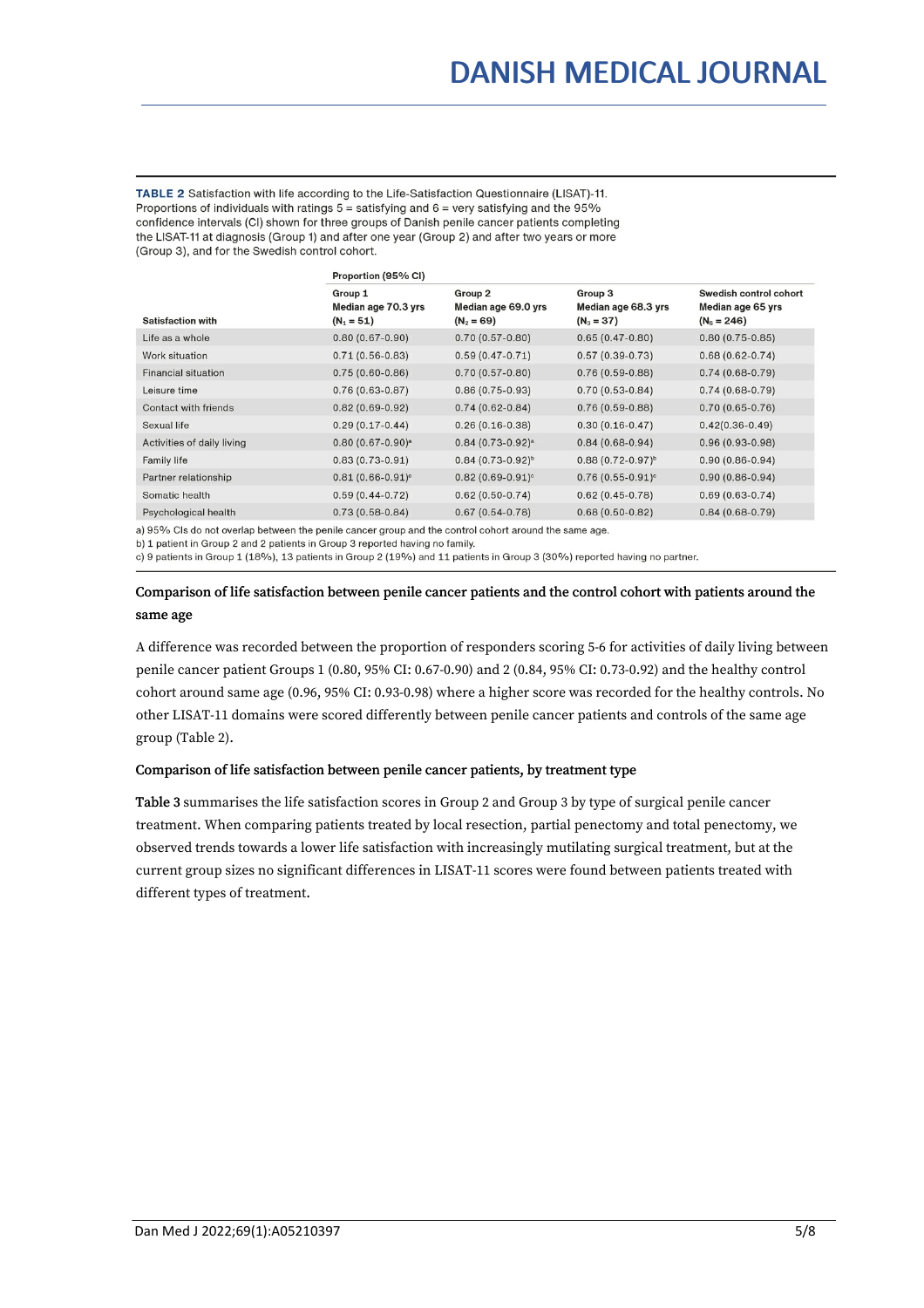TABLE 3 Satisfaction with life according to the Life-Satisfaction Questionnaire (LISAT)-11: analysed per type of treatment. Proportions of individuals with ratings  $5 =$  satisfying and  $6 =$ very satisfying and the 95% confidence intervals (CI) shown for two groups of Danish penile cancer patients completing the LISAT-11 one year after treatment of penile cancer (Group 2) and after two years or more (Group 3).

|                            | Proportion (95% CI)           |                                 |                               |                               |                                 |                              |  |
|----------------------------|-------------------------------|---------------------------------|-------------------------------|-------------------------------|---------------------------------|------------------------------|--|
|                            | Group 2<br>$(N_2 = 69)$       |                                 |                               | Group 3<br>$(N_3 = 37)$       |                                 |                              |  |
| <b>Satisfaction with</b>   | local resection<br>$(n = 35)$ | partial penectomy<br>$(n = 20)$ | total penectomy<br>$(n = 14)$ | local resection<br>$(n = 18)$ | partial penectomy<br>$(n = 14)$ | total penectomy<br>$(n = 5)$ |  |
| Life as a whole            | $0.80(0.63-0.91)$             | $0.60(0.36-0.81)$               | $0.57(0.29-0.82)$             | $0.67(0.41-0.87)$             | $0.57(0.29-0.82)$               | $0.80(0.28-0.99)$            |  |
| Work situation             | $0.60(0.42-0.76)$             | $0.60(0.36-0.81)$               | $0.57(0.29-0.82)$             | $0.50(0.26-0.74)$             | $0.57(0.29-0.82)$               | $0.80(0.28-0.99)$            |  |
| <b>Financial situation</b> | $0.71(0.54-0.85)$             | $0.65(0.41-0.85)$               | $0.71(0.42-0.92)$             | $0.72(0.47-0.90)$             | $0.79(0.49-0.95)$               | $0.80(0.28-0.99)$            |  |
| Leisure time               | $0.86(0.70-0.95)$             | $0.60(0.56-0.94)$               | $0.93(0.66-0.99)$             | $0.72(0.47-0.90)$             | $0.64(0.35-0.87)$               | $0.80(0.28-0.99)$            |  |
| Contact with friends       | $0.77(0.60-0.90)$             | $0.60(0.36-0.81)$               | $0.86(0.57-0.98)$             | $0.72(0.47-0.90)$             | $0.79(0.49-0.95)$               | $0.80(0.28-0.99)$            |  |
| Sexual life                | $0.37(0.21-0.55)$             | $0.25(0.09-0.49)$               | $0(0-0.23)$                   | $0.28(0.10-0.53)$             | $0.36(0.13-0.65)$               | $0.20(0.01-0.72)$            |  |
| Activities of daily living | $0.89(0.73-0.97)$             | $0.95(0.75-0.99)$               | $0.57(0.29-0.82)$             | $0.83(0.59-0.96)$             | $0.93(0.66-0.99)$               | $0.60(0.15-0.95)$            |  |
| <b>Family life</b>         | $0.85(0.68-0.95)$             | $0.90(0.68-0.99)$               | $0.71(0.42-0.92)$             | $0.88(0.62 - 0.98)$           | $0.85(0.55-0.98)$               | $0.99(0.40-0.99)$            |  |
| Partner relationship       | $0.88(0.69-0.97)$             | $0.82(0.57-0.96)$               | $0.69(0.39-0.91)$             | $0.83(0.52-0.98)$             | $0.73(0.39-0.94)$               | $0.50(0.01-0.99)$            |  |
| Somatic health             | $0.69(0.51-0.83)$             | $0.60(0.36 - 0.81)$             | $0.50(0.23-0.77)$             | $0.72(0.47-0.90)$             | $0.64(0.35-0.87)$               | $0.20(0.01-0.72)$            |  |
| Psychological health       | $0.69(0.51-0.83)$             | $0.65(0.41-0.85)$               | $0.64(0.35-0.87)$             | $0.67(0.41-0.87)$             | $0.64(0.35-0.87)$               | $0.80(0.28-0.99)$            |  |

# **DISCUSSION**

To our knowledge, this study is the first to focus on life satisfaction in penile cancer at different time points in the clinical trajectory. We found no differences in the proportion of patients reporting scores 5-6 "satisfied" in any LISAT-11 domain between three separate groups of patients completing the LISAT-11 at diagnosis, after one year and after two years. The general picture of high life satisfaction scores was confirmed by comparing with a control cohort published by Abzhandadze et al., which approximately matches our penile cancer cohort with respect to age [6]. The penile cancer patients of our study reported life satisfaction scores that were in line with those of the control cohort around the same age within all domains, except for the self-care domain, where penile cancer patients reported lower scores than controls. However, the control cohort consisted of both men and women; and in the original LISAT-11 standardization, cohort gender differences were found within two domains; contacts with friends and acquaintances and ability to manage self-care [6, 7].

This may possibly indicate that even the lower score of the penile cancer patients in the domain self-care may be a result of the female contributors the self-care score in the control cohort of the same age group. On the other hand, the report of a lower degree of self-care by penile cancer patients may also be inherent to the disease entity. A lower degree of self-care is often associated with obesity and, in some cases, moderate- to high-risk obesity, where physical contact to the penis might be hampered by a large abdominal mass and visual inspection and the possibility to perform lower hygiene is challenged for the same reason. Indeed, in a previous publication, we documented that penile cancer patients have a higher BMI than age-matched controls [8].

# Treatment type and life satisfaction

Even if the trend did not reach statistical significance at the current sample size, we observed a trend in the domains "life as a whole", "sexual life" and "partner relationship" towards lower scores for more mutilating surgical treatment. These findings are in line with findings by Windahl et al. who found only minimal sexual consequences and little effect on sexual wellbeing in penile cancer patients treated with organ-sparing surgery with local resection and laser ablation [4]. Our observed trend also mirrors the data from Kieffer et al. who found that partial penectomy was associated with more problems with orgasm, body image and life interference [5].

Comparing findings from our current penile cancer survey with the significantly younger Swedish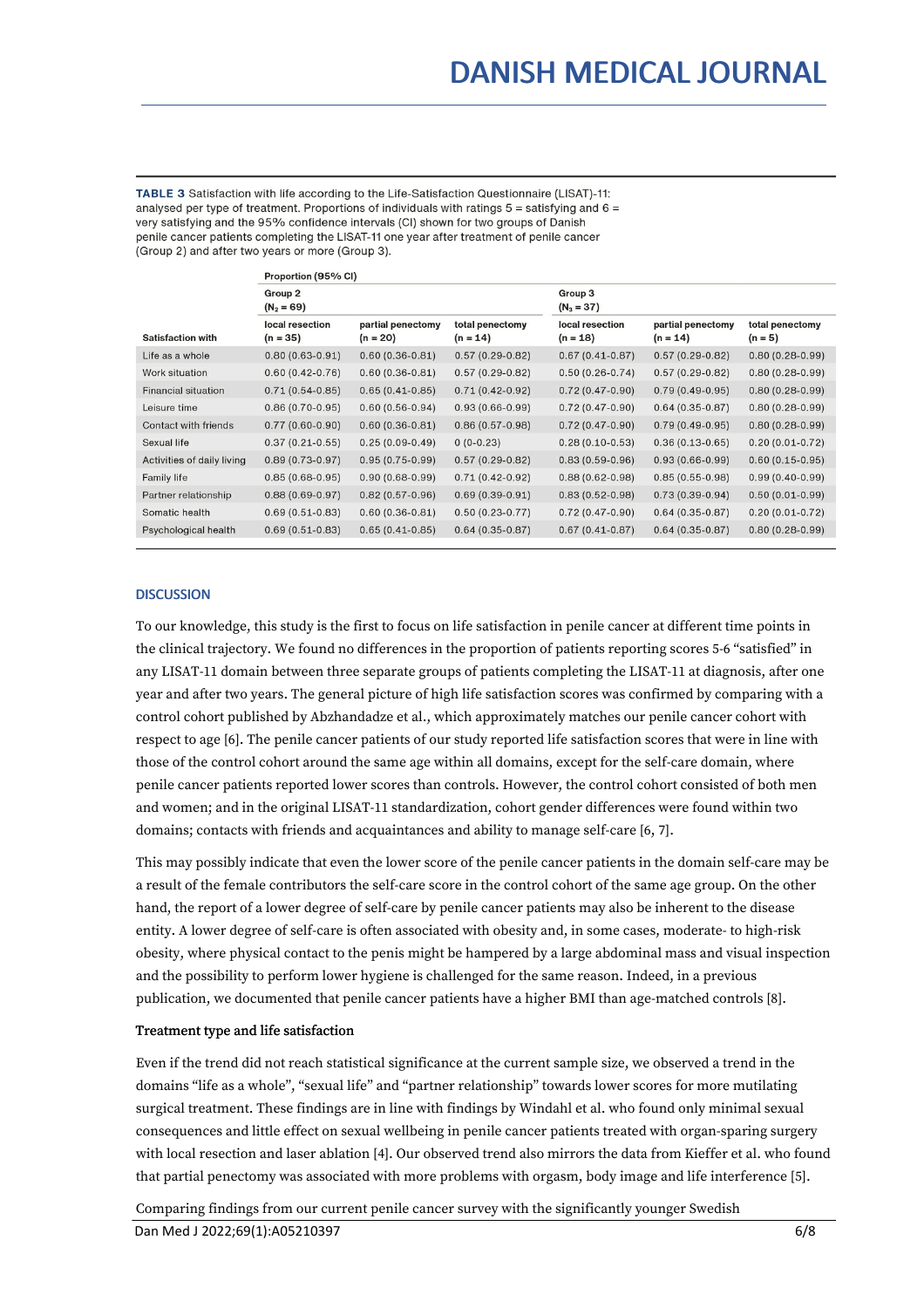standardisation cohort by Fugl-Meyer et al. [7] reveals differences in life satisfaction scores within the domains of "financial situation" and "leisure" with higher satisfaction scores being recorded for penile cancer patients. However, this finding is most likely a reproduction of the intrinsic positive effect of increasing age within these domains also found in the original Fugl-Meyer et al. LISAT-11 study [7]. The same interpretation for the reverse effect of increasing age may well be true for the significant difference between life satisfaction scores within the domains of "sexual life", "self-care", "physical health" and, for penile cancer patient Group 2, also "mental health" [7, 9]. In addition, the superior self-care satisfaction score of controls over penile cancer patients might also be driven by female responders in the standardisation cohort, considering the gender differences already discussed above [7]. This interpretation of the effect of age on life satisfaction scores is supported by the fact that the same score differences are not found when the comparison includes the cohort of matching age [6]. Moreover, this is in line with findings reported in a study conducted on a cohort of elderly by Wilhelmson et al. [10].

# Limitations and strengths

The main limitation of this study was the small cohort size resulting in very wide confidence intervals in the subgroup analyses, leading to trends towards score differences rather than significant differences in statistical analysis. This may indirectly indicate that further patient inclusion might reveal actual differences, e.g., between treatment groups. At this point, this notion is speculative. However, penile cancer is a rare disease and, in fact, this is one of the largest series published on the topic. Our cohort represents national data with responders from both treating centres in Denmark, which limits potential selection bias.

The present study does not allow us to conclude on the life satisfaction of penile cancer patients in general, but only on the life satisfaction of responders, and we do not know if the patients with poor life satisfaction chose to refrain from participating in our questionnaire survey, thereby reducing possible differences between patients and controls. It seems counterintuitive that the mean age in Group 2 should be lower than in Group 1. Even in this case with no overlap between groups, one would expect the mean age to increase after diagnosis. This may indicate that younger patients are more likely to respond later in the trajectory, which, in turn, might provide part of the explanation for the absence of reported life satisfaction differences between the penile cancer groups. In the comparison between penile cancer patients and healthy cancer-free controls, a major limitation is the different nationalities of cases and controls, considering that national differences in life satisfaction were published and specifically taking to account that Danes have systematically reported higher scores than Swedes in nationwide surveys [11].

This may potentially introduce an underestimation of score differences between Danish cases and Swedish controls. However, several similarities exist in individuals' social capital, possibilities, safety net and financial situation among Scandinavian countries, and the comparison is considered reasonable [12].

# Perspectives

Considering the present study size and wide confidence intervals of subgroups, we consider introducing continuous collection of patient-reported outcome measures including life satisfaction as an interesting parameter to learn from in future studies. This type of data may be useful in the planning of cancer rehabilitation and may possibly guide the focus and themes of clinical follow-up.

# **CONCLUSIONS**

Danish responders with penile cancer were less satisfied than responders in a Swedish control cohort within the self-care domain. With the present study population and a three time point cross-sectional design, we observed